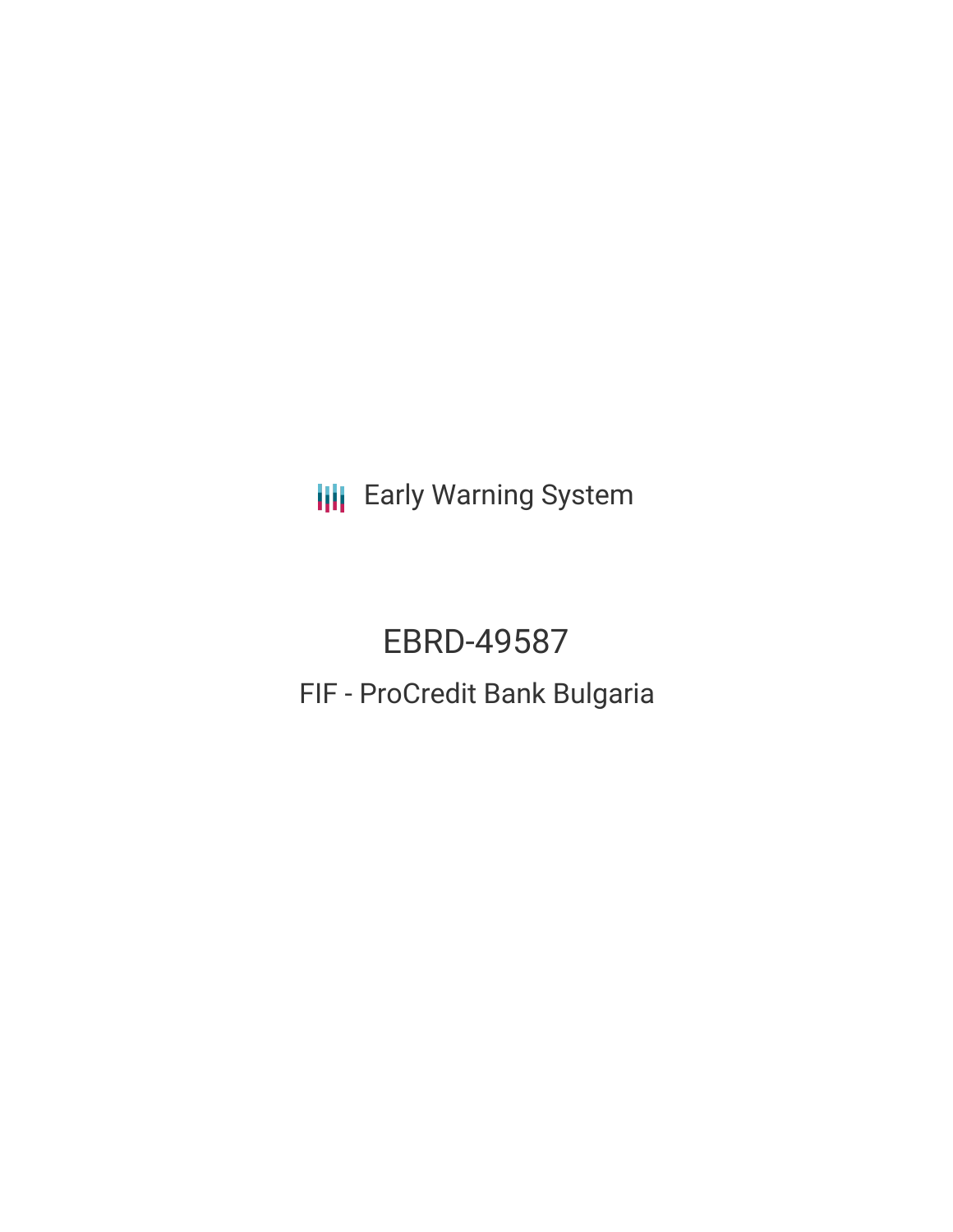

# **Quick Facts**

| <b>Countries</b>               | <b>Bulgaria</b>                                         |
|--------------------------------|---------------------------------------------------------|
| <b>Financial Institutions</b>  | European Bank for Reconstruction and Development (EBRD) |
| <b>Status</b>                  | Active                                                  |
| <b>Bank Risk Rating</b>        | FI                                                      |
| <b>Voting Date</b>             | 2018-01-31                                              |
| <b>Borrower</b>                | <b>ProCredit Bank</b>                                   |
| <b>Sectors</b>                 | Finance                                                 |
| <b>Investment Type(s)</b>      | Loan                                                    |
| <b>Investment Amount (USD)</b> | \$59.50 million                                         |
| <b>Project Cost (USD)</b>      | \$59.50 million                                         |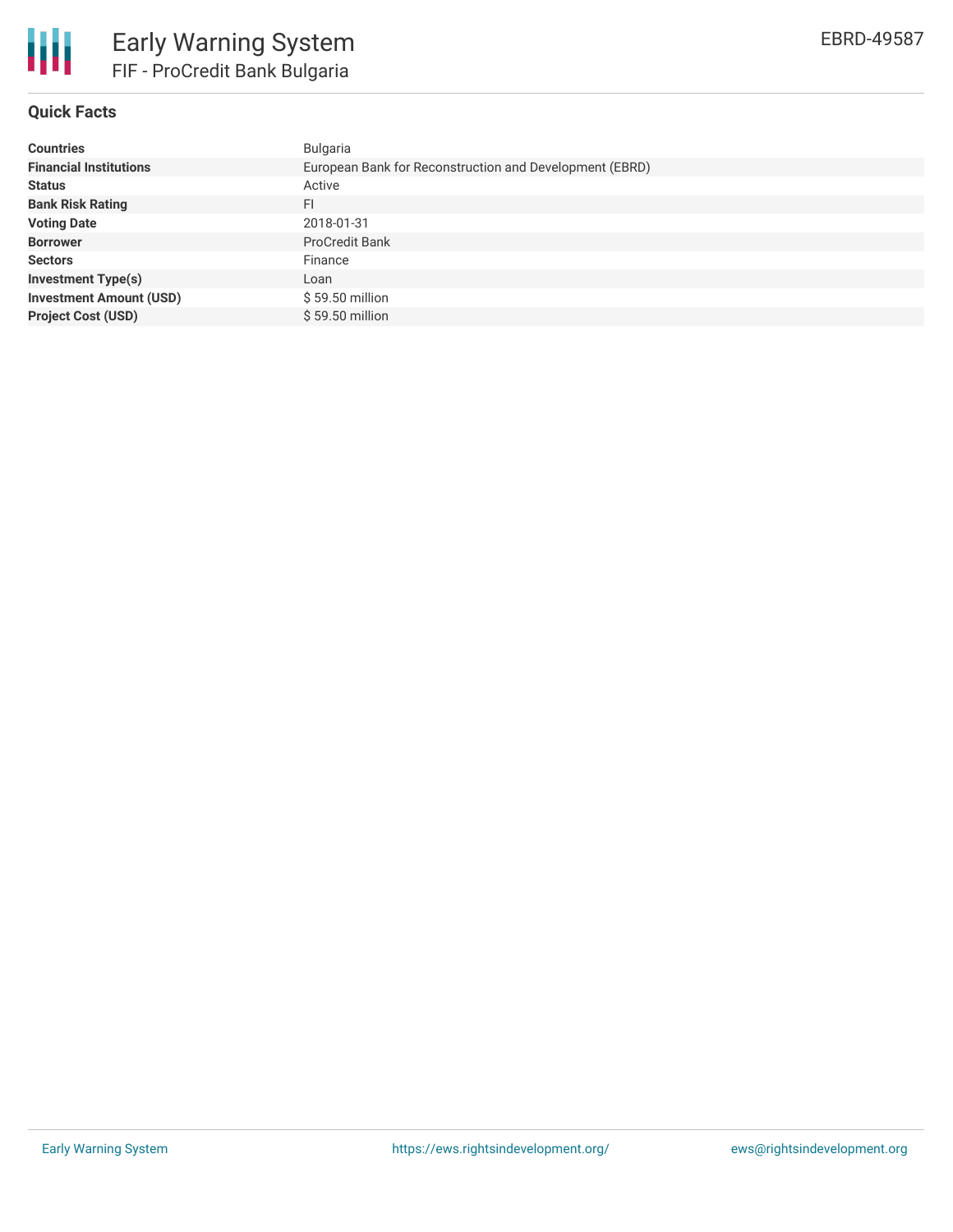

# **Project Description**

This project provides financing to ProCredit Bank for on-lending to to privately owned micro-, small- and medium sized enterprises ("MSMEs") in Bulgaria, to finance their working capital needs and investment projects.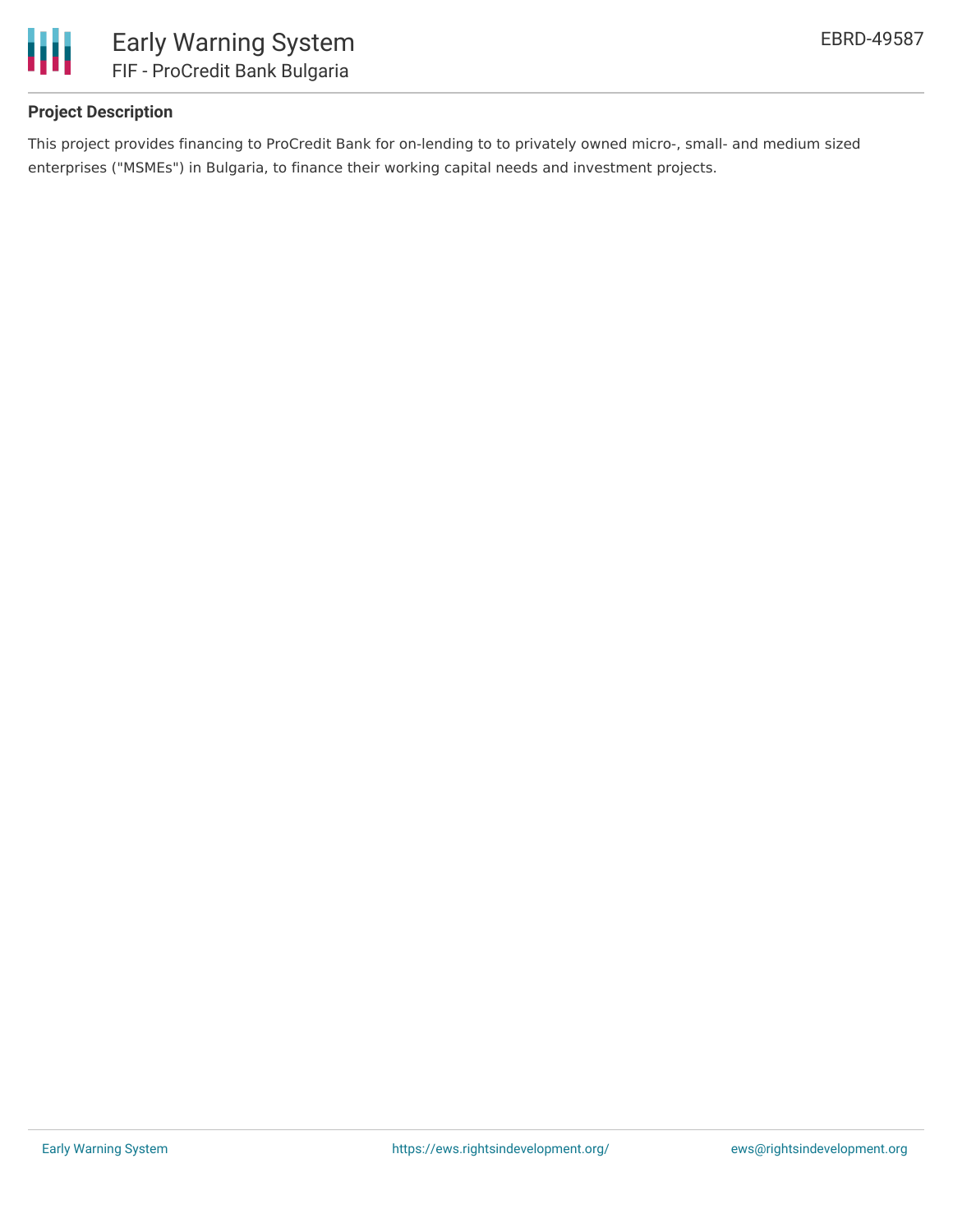## **Investment Description**

European Bank for Reconstruction and Development (EBRD)

# **Financial Intermediary**

Financial Intermediary: A commercial bank or financial institution that receives funds from a development bank. A financial intermediary then lends these funds to their clients (private actors) in the form of loans, bonds, guarantees and equity shares. Financial intermediaries include insurance, pension and equity funds. The direct financial relationship is between the development bank and the financial intermediary.

• [ProCredit](file:///actor/178/) Bank Bulgaria (Financial Intermediary)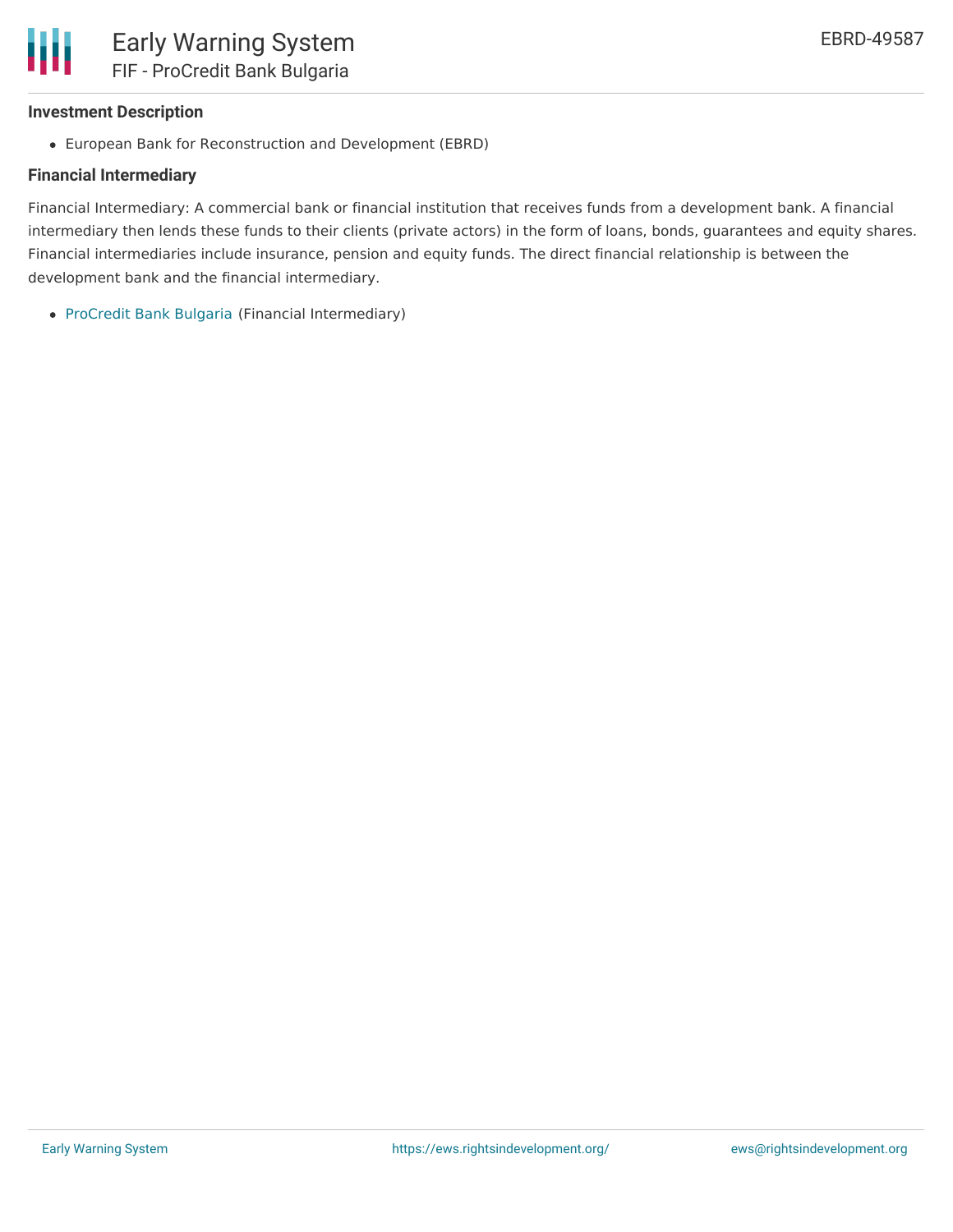

# **Private Actors Description**

#### PROCREDIT BANK BULGARIA EAD

PCBB was established in 2001 and is part of the international ProCredit Holding group, a network of SME focused banks. With total assets of EUR 950 million as at end-September 2017, the bank ranks 14th among 27 banks operating in the Bulgarian market.